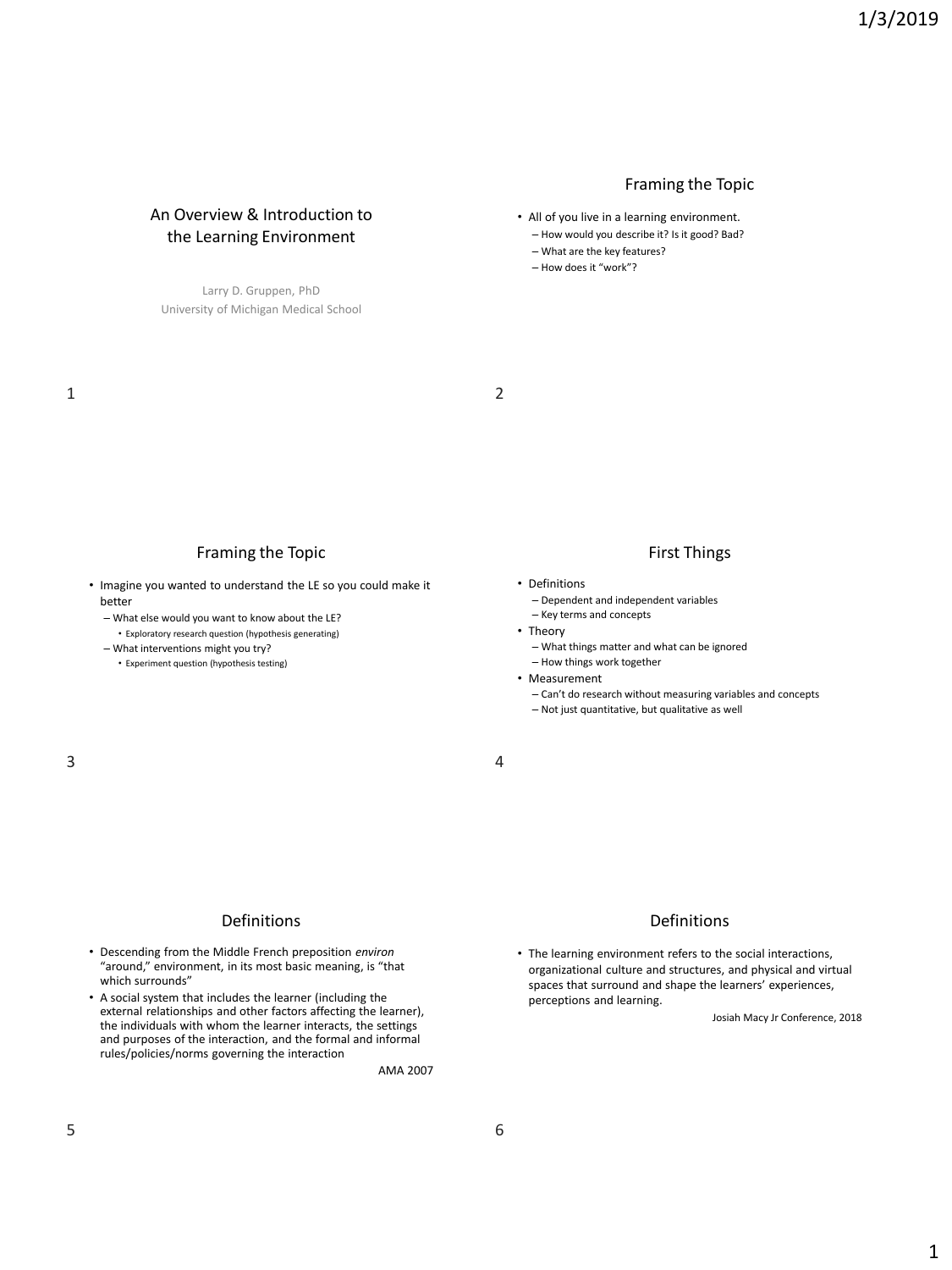### Features of the Learning Environment

- Physical facilities
- Class size
- The faculty
- Relationships with peers
- Teacher competence
- Group size
- Patient population
- Leisure time
- Curricular interventions
- Grading systems
- Institutional culture • Assessment methods and
- frequency • Clinic settings
- What ISN'T part of the learning environment?

#### Synonyms and Related Terms

- Educational climate, social environment, psychological climate, work environment
- Context
	- Context as a target of learning, e.g., understanding the patient's psychosocial context, the context students learn about, part of the curriculum
	- Context as influence on learning, the context students learn in, noncurricular, learning environment

7 8

Theoretical Lenses



#### Lens: Curriculum vs. LE

|            | Intentional | Unintentional |
|------------|-------------|---------------|
| Content of | Official    | Hidden        |
| learning   | curriculum  | curriculum    |
| Context of | Official    | Hidden        |
| learning   | learning    | learning      |
|            | environment | environment   |



Lens: Gruppen, Irby, Maggio, Durning (2018)

- Sociocultural Dimension
	- Organization (sociology)
	- Social (social psychology)
	- Person (psychology)
- Spatial Dimension
	- Physical environment and learning affordances
- Technology Dimension
	- Virtual learning spaces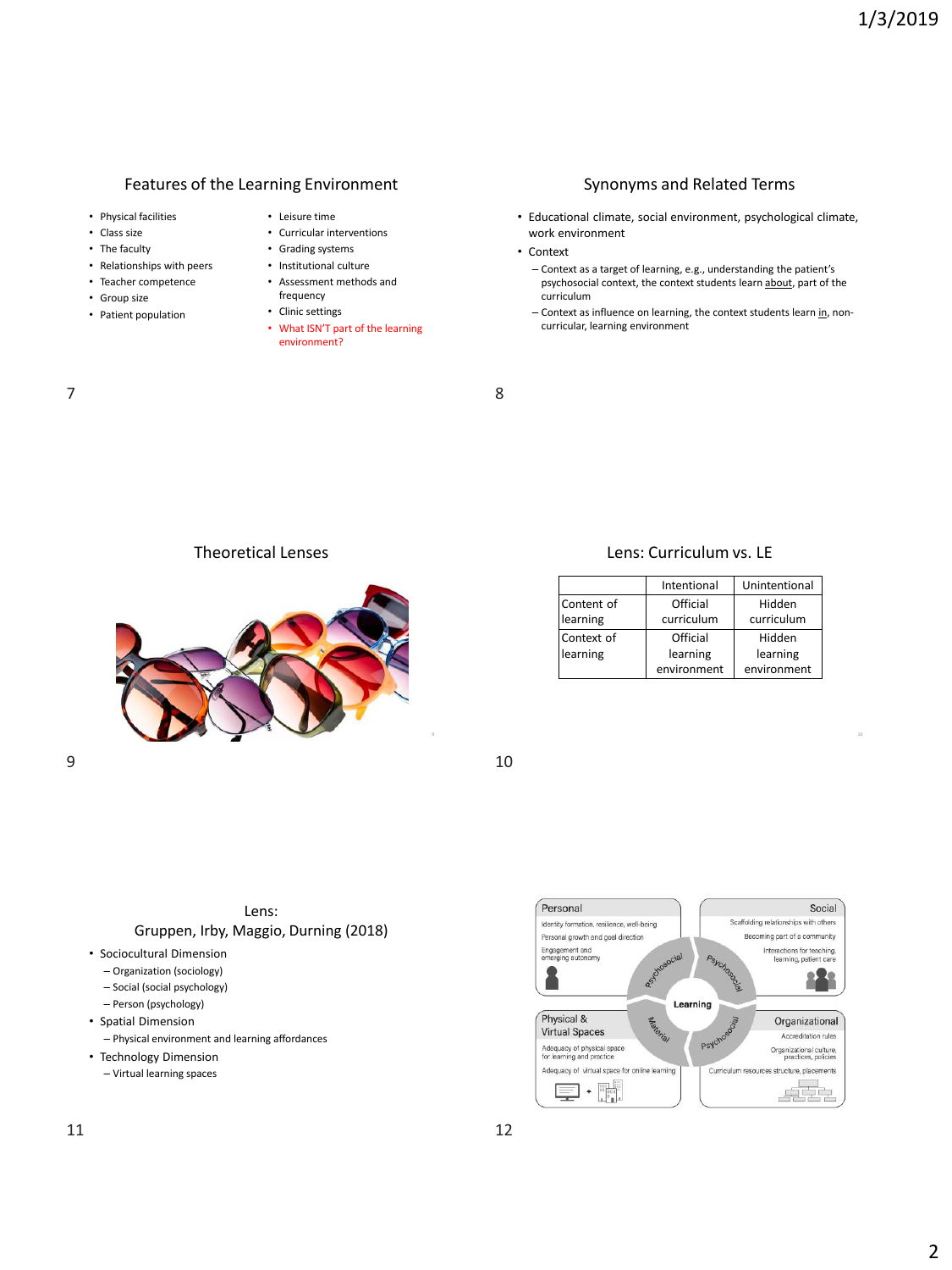## Personal Level



13 14

Organizational Level



 $15$  16





Physical Space







# Virtual Space **Measuring the Learning Environment**

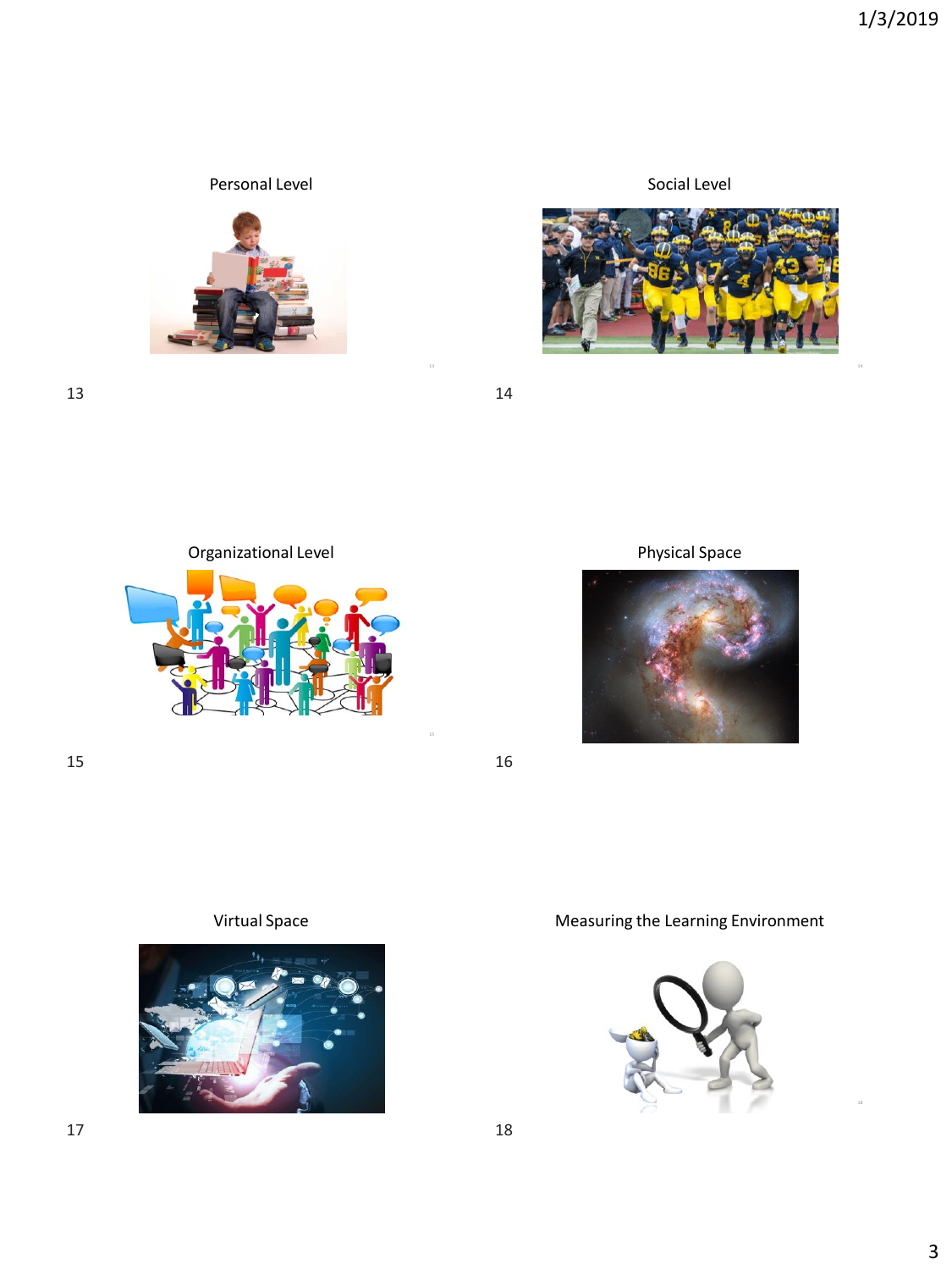### Measuring the LE

- Numerous instruments in medical education
- Three recent systematic reviews of instruments (Soemantri, et al., 2010; Schönrock-Adema, et al., 2012; Colbert-Getz, et al., 2014)
- (Almost) all are questionnaires completed by learners – Learner reports of their personal perceptions -> solipsism?
- Differences in target setting and item focus

#### Illustrative Items

- My work tasks are relevant to the learning objectives. (Org)
- I feel I have influence over my learning in this placement. (Org)
- Supervisors, nursing staff, other allied health professionals and residents work together as a team here (Soc)
- My program director reserves time to supervise/counsel me (Soc,Org)

19 20

#### Fixing the Learning Environment **Change the Curriculum** Change the Curriculum



- *Effect of curriculum change on student perceptions of the learning environment*. Robins, et al., 1996
- Single institution, major curriculum change
	- Department- to organ-based structure, small groups, case-based, p/f grading, extensive use of SPs, formative feedback, etc.
	- Found a moderate to large effect size advantage of new over old curriculum LE
	- What made the difference? Impossible to tell

21 22

#### Satisfied Faculty

- *Key factors in work engagement and job motivation of teaching faculty at a university medical center*. van den Berg, et al., 2013
- National survey of university medical center faculty, engagement in teaching predicted by:
	- teaching about my own specialty
	- noticeable appreciation for teaching by my direct superior
	- teaching small groups
	- feedback on my teaching performance
	- freedom to determine what I teach

#### Faculty Development

- Faculty as contributors to and recipients of the learning environment
- They represent the personal, group, and organizational levels of the environment – often the societal level as well
- Faculty development for LE improvement not necessarily the same as faculty development for teaching skills